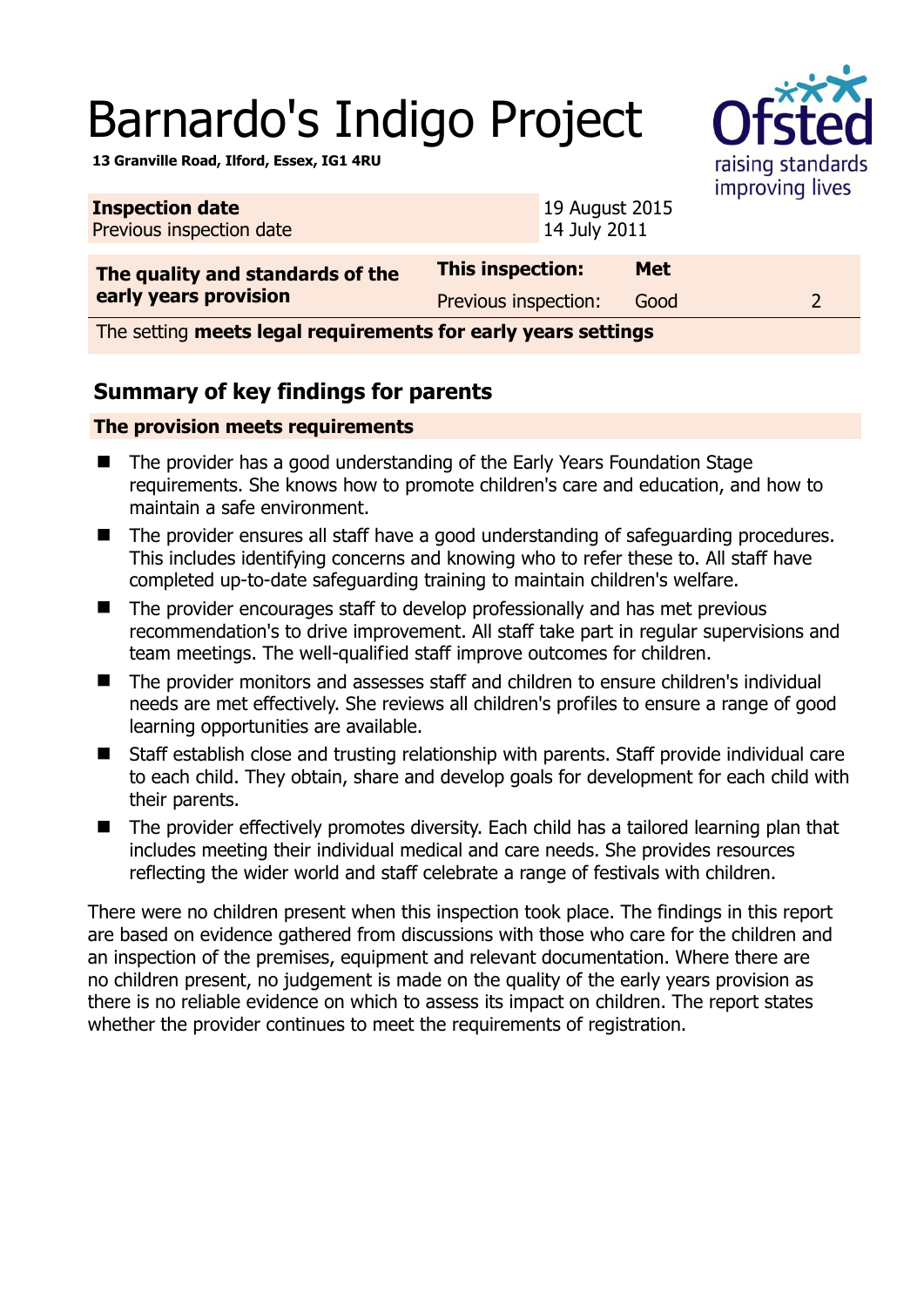### **Inspection activities**

- The inspector discussed with the provider her knowledge of the Early Years Foundation Stage requirements.
- The inspector checked the areas of the provision used for the children.
- The inspector viewed some of the provider's documentation including, training certificates, staff and children's records and policies.

#### **Inspector**

Caroline Preston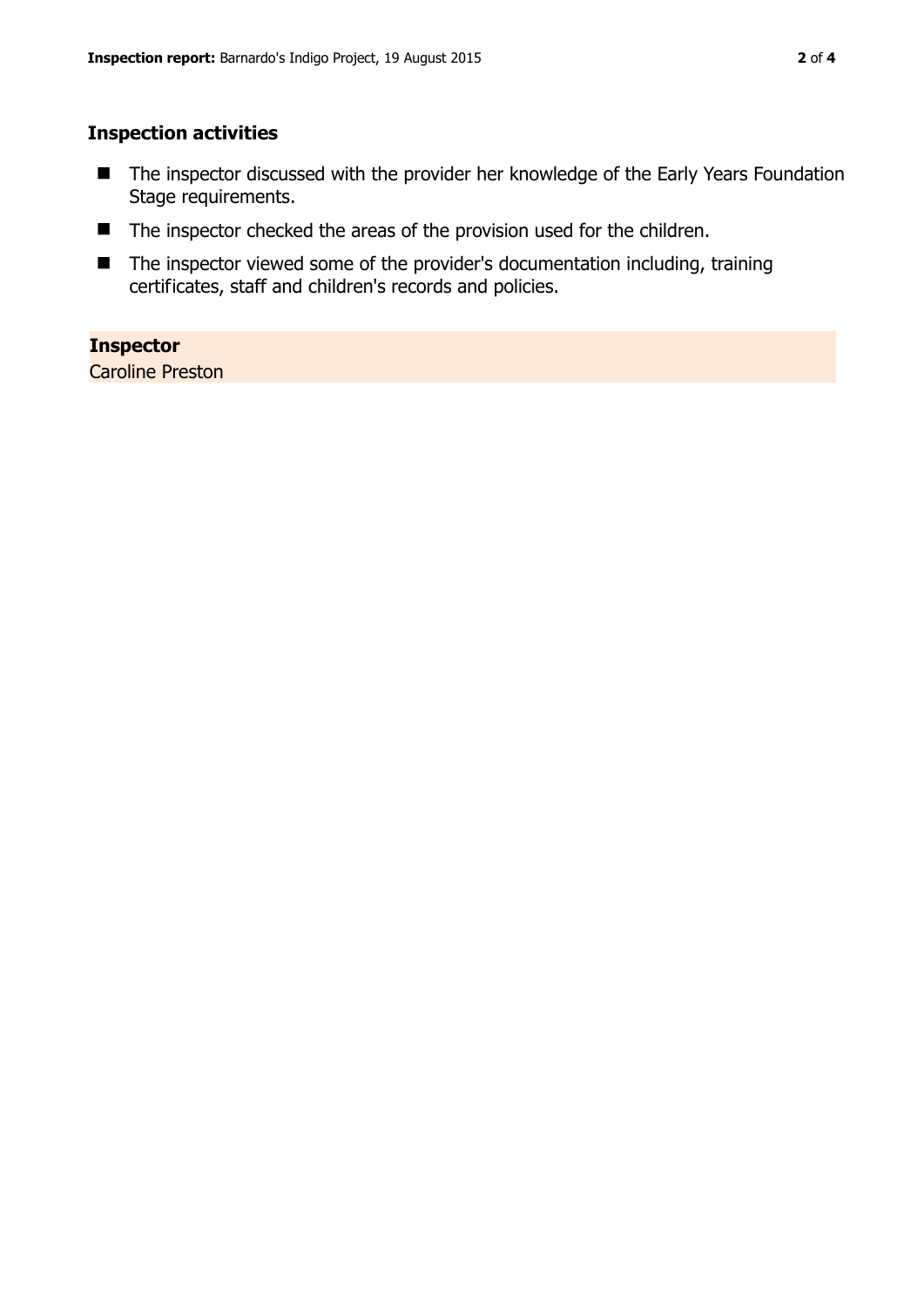## **Setting details**

| Unique reference number       | 128523                   |
|-------------------------------|--------------------------|
| <b>Local authority</b>        | Redbridge                |
| <b>Inspection number</b>      | 840747                   |
| <b>Type of provision</b>      | Out of school provision  |
| <b>Registration category</b>  | Childcare - Non-Domestic |
| <b>Age range of children</b>  | $0 - 8$                  |
| <b>Total number of places</b> | 8                        |
| Number of children on roll    | 6                        |
| <b>Name of provider</b>       | Barnardo's               |
| Date of previous inspection   | 14 July 2011             |
| <b>Telephone number</b>       | 020 8 551 7722           |

Barnardo's Indigo Project registered in 1994. It is situated in Ilford in the London Borough of Redbridge. The group currently operates each day from Monday to Saturday during term time from 3pm to 7pm and children under eight attend the Monday and Saturday sessions. During school holidays, the group operates on Tuesday, Wednesday and Thursday from 10am to 4pm. The Little Stars service operates a drop in session on Monday from 10am to 2pm and sessions on Thursday from 10am to 12 pm. The provider employs twenty-five members of staff, of whom 20 hold relevant qualifications from level 2 to level 4. At the time of the inspection there were no children of the early years age range present.

This inspection was carried out by Ofsted under sections 49 and 50 of the Childcare Act 2006 on the quality and standards of provision that is registered on the Early Years Register. The registered person must ensure that this provision complies with the statutory framework for children's learning, development and care, known as the Early Years Foundation Stage.

Any complaints about the inspection or the report should be made following the procedures set out in the guidance 'Complaints procedure: raising concerns and making complaints about Ofsted', which is available from Ofsted's website: www.gov.uk/government/organisations/ofsted. If you would like Ofsted to send you a copy of the guidance, please telephone 0300 123 4234, or email enquiries@ofsted.gov.uk.